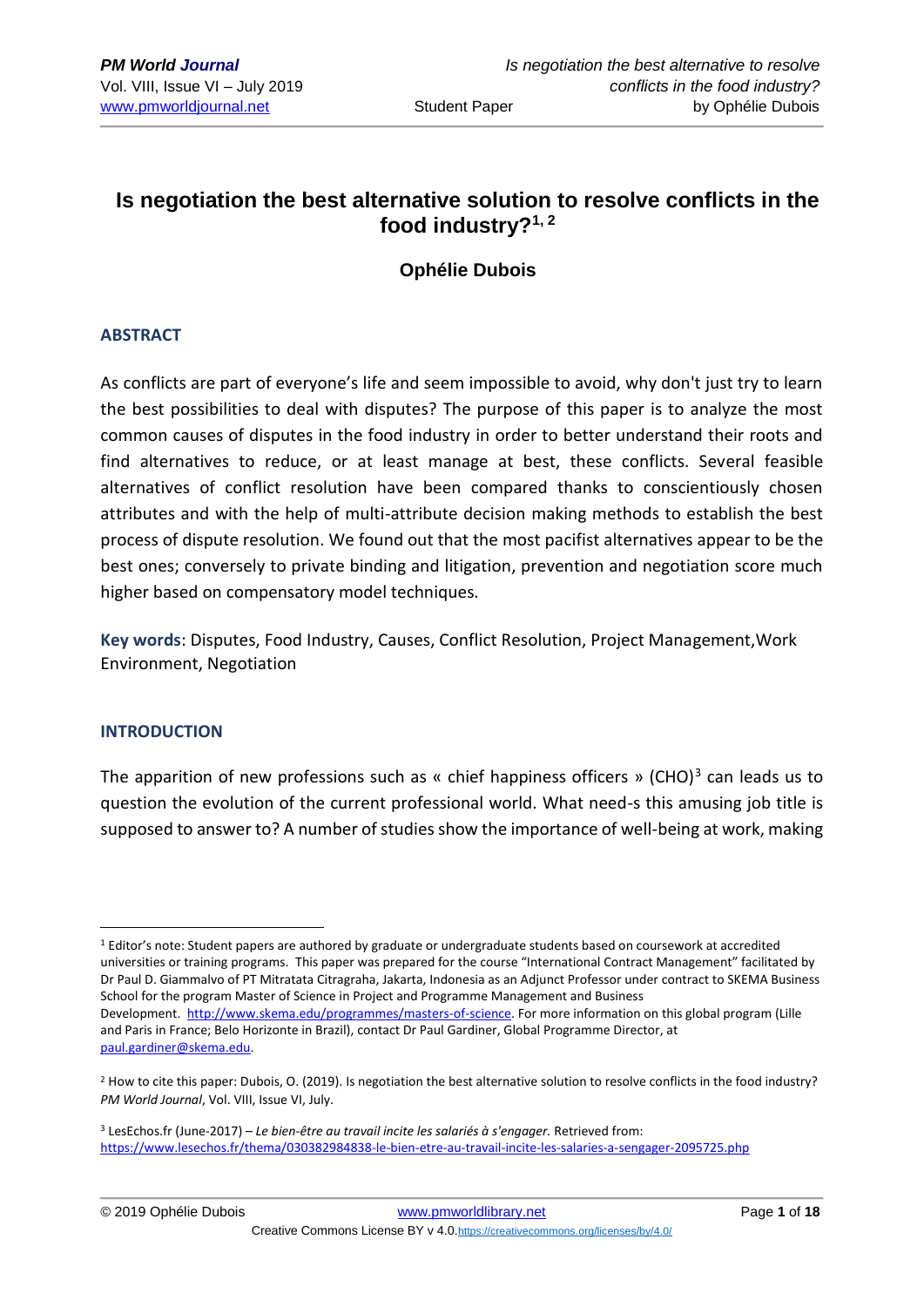us more productive in our job<sup>4</sup>. The idea is to provide a better understanding of the evolving working environment in which we are living, in order to better deal with it. One of the obvious causes of unhappiness at work is conflicts; they are numerous and vary depending on the industry you are working in. In gathering information from different sources and articles to apprehend the multiples causes of disputes in the food industry, and crossing data to understand better the major points of conflicts, their causes and consequences, it is possible to learn how to deal with these disputes in the best possible way.

Considering the definition of a project being "an investment that requires a set of logically linked and coordinated activities performed over a finite period of time in order to accomplish a unique result in support of a desired outcome"<sup>5</sup>; a project for a food services manager is a meal served. Each meal served come from ingredients bought by the manager, that has been cooked by cooks hired by the manager, and served by waiters also hired by the manager, the overall in a defined amount of time and so, meets the definition of a project.

Let's now have a look at the definition of asset, program and portfolio, applied to the food industry:

[https://wrap.warwick.ac.uk/63228/7/WRAP\\_Oswald\\_681096.pdf](https://wrap.warwick.ac.uk/63228/7/WRAP_Oswald_681096.pdf)

<sup>4</sup> Oswald, Andrew J., Proto, Eugenio and Sgroi, Daniel. (2015) – University of Warwick – *Happiness and productivity.* Retrieved from:

<sup>5</sup> Planning Planet (Nov-2015) – *Guild of Project Controls Compendium and Reference (CaR)* – 1 Controls. Retrieved from: <http://www.planningplanet.com/guild/gpccar/introduction-to-managing-project-controls>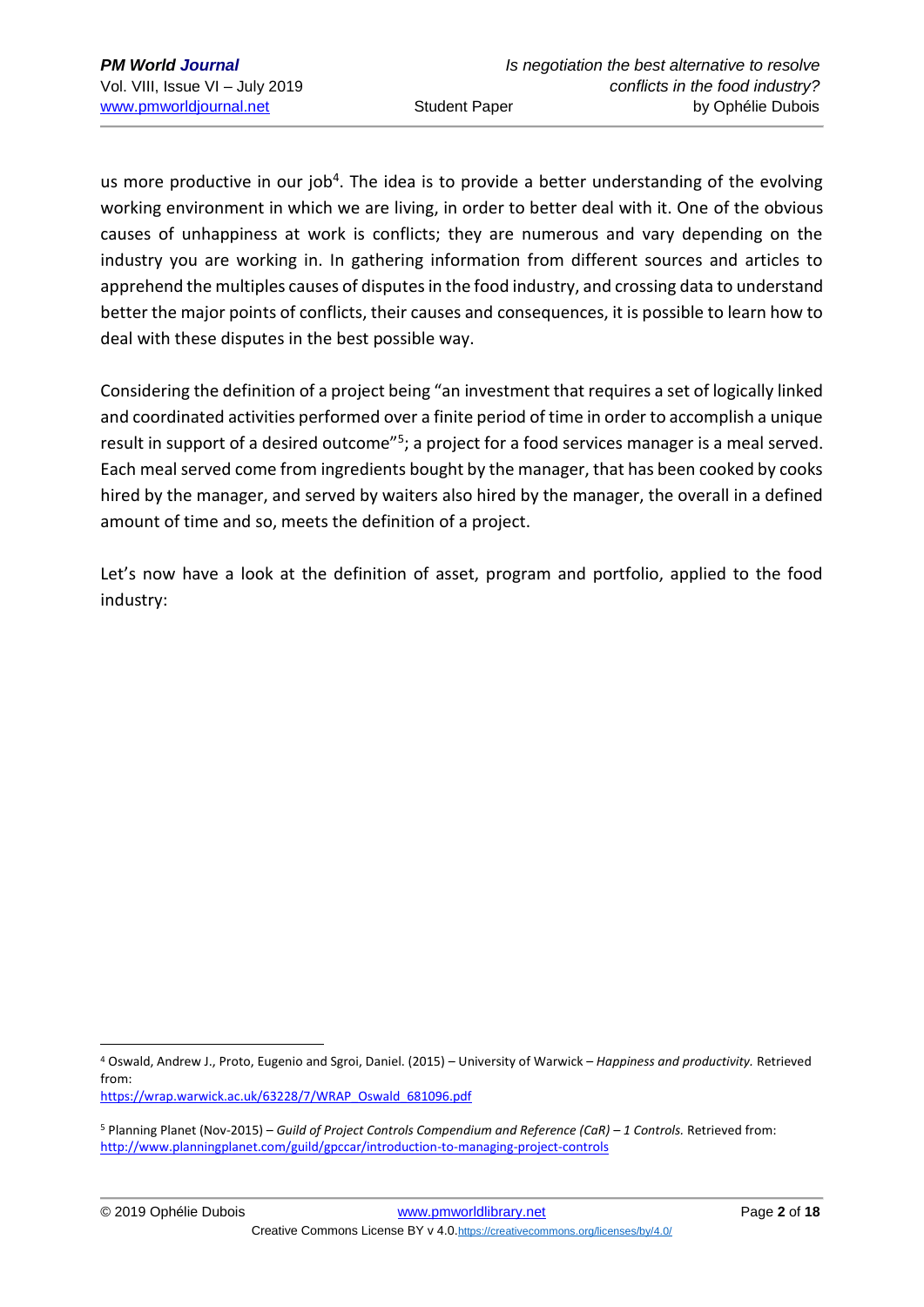|                              | Definition                                                                                                                                                                                                                                                                                                                                                                                                       | Application for a Food Service Manager                                                                                                                                                                                                                                         |
|------------------------------|------------------------------------------------------------------------------------------------------------------------------------------------------------------------------------------------------------------------------------------------------------------------------------------------------------------------------------------------------------------------------------------------------------------|--------------------------------------------------------------------------------------------------------------------------------------------------------------------------------------------------------------------------------------------------------------------------------|
| Programs                     | The general purpose of an operational program is to "deliver<br>assets and benefits that are critical to the sponsoring<br>organizations day to day operations."                                                                                                                                                                                                                                                 | Here the program can be the overall food service in<br>the restaurant. As each meal is a project aiming at<br>the same goal (deliver benefits) serving all of the<br>meal is a program, reflecting the restaurant day to<br>day operation.                                     |
|                              | A strategic program aims at "delivering assets and benefits<br>that are directly linked to attaining the sponsoring<br>organization's future state."                                                                                                                                                                                                                                                             | In the food industry, the development of a new<br>product line as a menu for example, can be<br>considered as a strategic program.                                                                                                                                             |
|                              | A multi-project program intend to "achieve synergies from<br>projects with common traits such as shared resources, similiar<br>clients or products technology."                                                                                                                                                                                                                                                  | A multi-project program in a restaurant would be<br>having different types of the same product/meal, for<br>example, having several types of cake. Each cake<br>would be a program, and consequently the whole set<br>of cake would be a multi-project program.                |
| <b>Assets</b>                | "A tangible or intangible resource with economic value that an<br>individual, corporation or country owns or controls with the<br>expectation that it will provide future benefit."<br>There is 5 type of assets : Human assets, Physical assets,<br>Information assets, Financial assets, Intangible assets                                                                                                     | In this area, the employees (human assets), the<br>stocks (financial assets), the ingredients (physical<br>assets) and any resource with economic value as<br>said, is considered an asset.                                                                                    |
| <b>Portfolio of Projects</b> | A "portfolio of projects is no different than any investment<br>portfolio, the objective being to minimize the risk and<br>maximise the return. Any organization, be it Owner or<br>Contractor has a portfolio of assets (resources) available to<br>dedicate to projects, with the objective being to develop the<br>best "mix" of projects which will generate the most<br>favourable return on those assets." | Here, the portfolio includes the meal served, but also<br>the employees recruited, the suppliers chosen for the<br>ingredients, etc. Each of them are an independent<br>project that the food manager link together in order<br>to "minimize the risk and maximise the return" |
| Portfolio of assets          | The definition of portfolio of assets is the same as any<br>investment portfolio as expressed in the definition of portfolio<br>of project. Only, instead of regrouping different projects, the<br>portfolio of assets contains several types of assets, as follow :<br>Human assets, Physical assets, Information assets, Financial<br>assets, Intangible assets                                                | The portfolio of assets is the mix of assets that the<br>food manager uses, as said above : the employees,<br>the ingredients, the equipments, the inventory, the<br>cash, and so on.                                                                                          |

*Table 1: assets, program and portfolio definitions<sup>6</sup>*

The definitions of Program, Assets and Portfolio of Project have been retrieved from: Planning Planet (Nov-2015) – Guild of Project Controls Compendium and Reference (CaR) – 1 Controls. Retrieved from: <http://www.planningplanet.com/guild/gpccar/introduction-to-managing-project-controls>

<u>.</u>

<sup>6</sup> By Author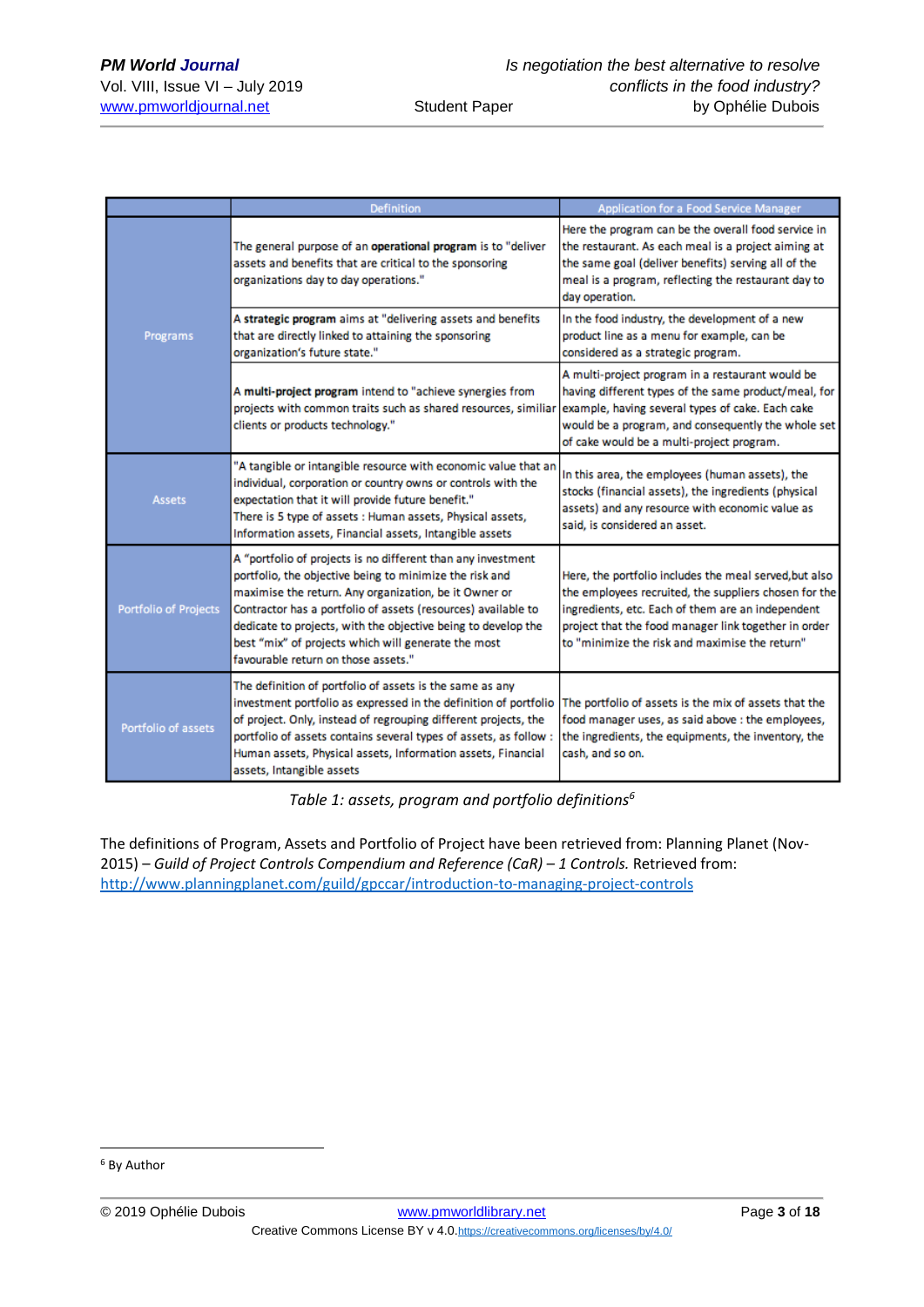

*Fishbone Diagram: Root Cause Analysis based on ASQ :* <http://asq.org/learn-about-quality/cause-analysis-tools/overview/fishbone.html>

In today's food industry, quality professionals are confronted with growing challenges that can be attributed to "the dynamic nature of the food industry". It means the permanent change of regulations and standards, the impact of the globalization, and the "demanding customer and consumer expectations"<sup>7</sup>. Success in the food business is particularly complex and fragile because it lies in handling together many factors at once, the most crucial being food safety and quality.

The aim of this paper is to create a better understanding of the main disputes in the food industry and companies' relationships. The purpose is to find how to prevent and, when unavoidable, solve disputes through the use of suitable tools, mainly for project managers, who are at the heart of conflictual relationships in their everyday job. To avoid conflicts or at least their escalation to disputes we need a better definition of the role, and required skills and knowledge in the conflict resolution field. The causes of such situations are numerous, the most commons are based on resources, perceptions, and values<sup>8</sup>. Even though "not all conflicts and differences

<sup>7</sup> Institute of Food Science + Technology (March-2017) – *Leading and managing conflict resolution in the food industry*. Retrieved from[: https://www.ifst.org/food-safety/blog/leading-and-managing-conflict-resolution-food-industr](https://www.ifst.org/food-safety/blog/leading-and-managing-conflict-resolution-food-industr)

<sup>8</sup> Pressbooks – *Working in the food service industry* – Conflict Resolution. Retrieved from: <https://opentextbc.ca/workinginfoodserviceindustry/chapter/conflict-resolution/>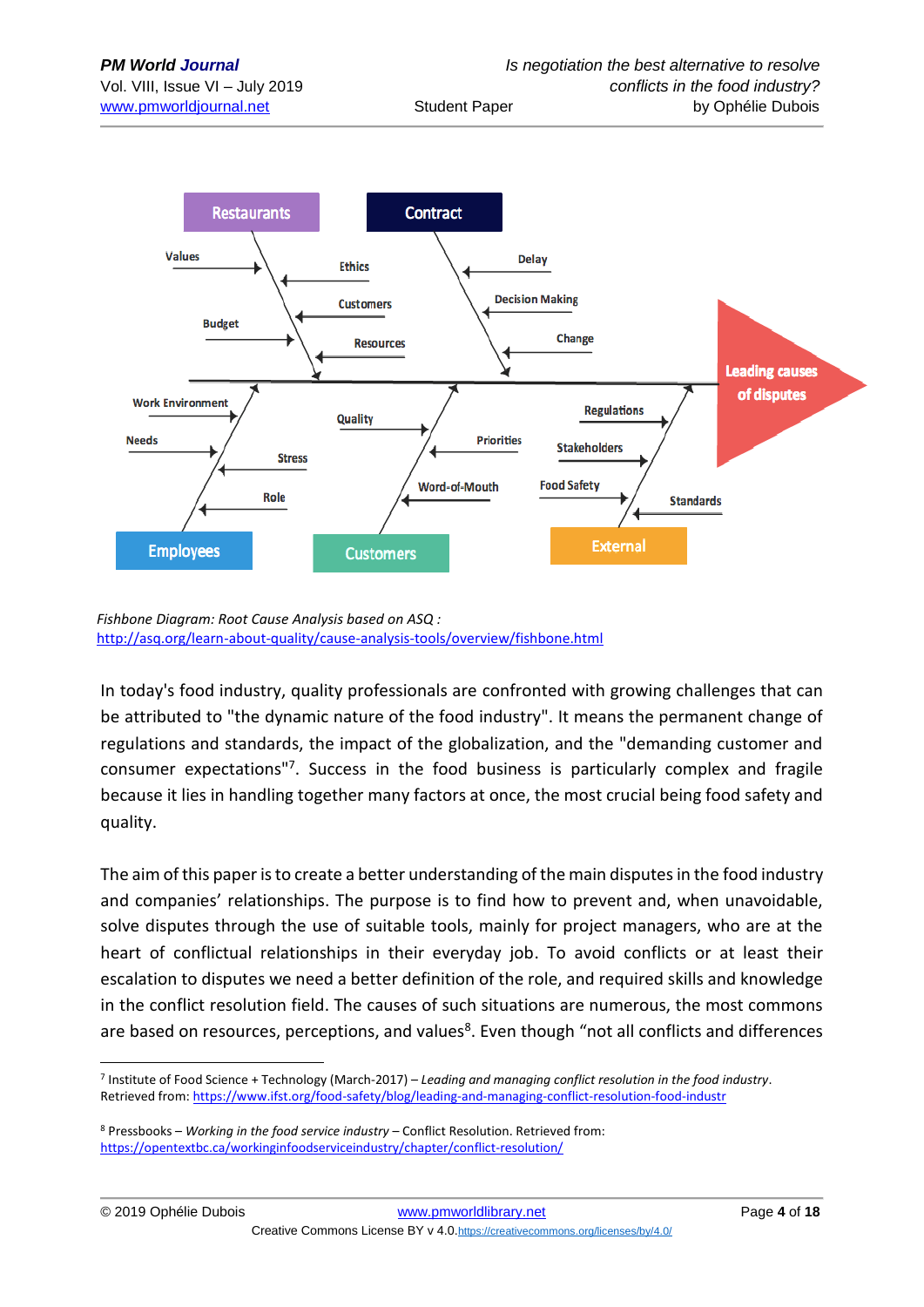can be resolved"<sup>9</sup>, the purpose is for project managers to find a way to avoid the maximum amount of conflicts so they don't have to handle their resolution which is a huge loss of time, energy, and money. The expected result is a more sustainable approach to the project manager role in this industry – and more widely, a more sustainable management of personal, interpersonal, functional and organizational conflicts. In other words, we aim to answer the following question: how to resolve conflicts in the food industry? One of the hypothesis is that the best way to do so is to take the problem upstream and learn how to avoid conflicts and disputes. Thus, we all know that the complete avoidance of conflicts in such complex context and relationships is clearly utopist. Another way to answer this question would be the depiction of best-s behavior and reaction to adopt in case of conflicts, in order to handle the situation quickly and properly. The objective here is to get an overall understanding of the most common causes of disputes in the food industry and find the best possible way-s to deal with it through the exploration of different means.

### **STEP 1:**

As described in the first part of this paper, the idea is to find the best method-s to resolve, or even avoid, conflicts between the actors of the food industry. To do so, an upstream analysis of the prevalent causes of disputes in this field is needed, leading to a greater understanding of their consequences and how to handle them. The objective here is to consider the different feasible alternatives that could be put in place to answer the big question of the conflict resolution in the food sector.

### **STEP 2:**

1

The feasible alternatives solutions that have been identified<sup>10</sup> for this problem are the following:

<sup>9</sup> Pressbooks – *Working in the food service industry – Conflict Resolution*. Retrieved from:

<https://opentextbc.ca/workinginfoodserviceindustry/chapter/conflict-resolution/>

<sup>10</sup> Planning Planet (Nov-2015) – *Guild of Project Controls Compendium and Reference (CaR) –* 

*12.Claims.* Retrieved from[: http://www.planningplanet.com/guild/gpccar/formal-disputes-resolution](http://www.planningplanet.com/guild/gpccar/formal-disputes-resolution)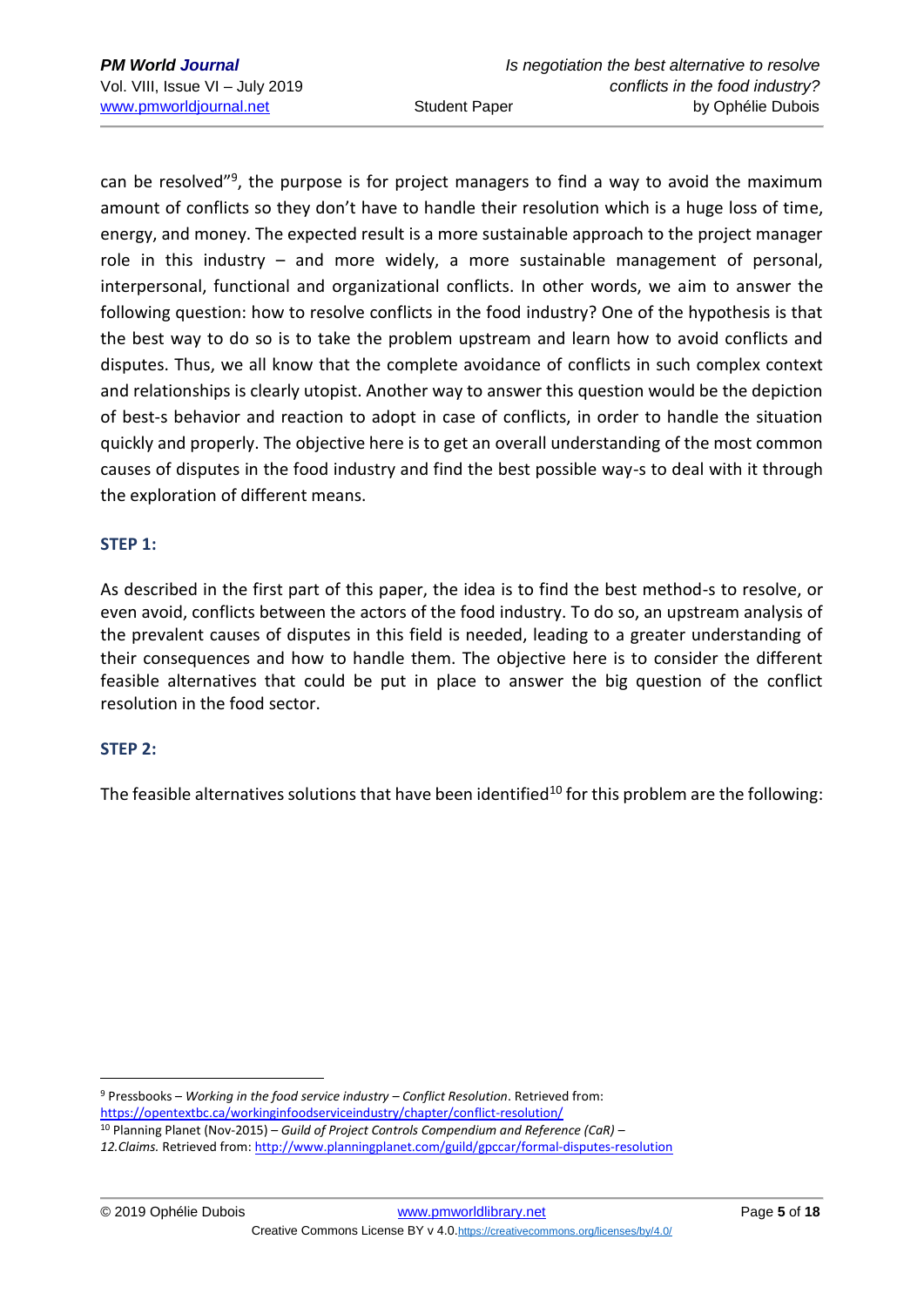

*Figure 1: Illustrating the Escalations Steps in the ADR Process<sup>11</sup>*

- **Prevention**: "prevention is the best form of conflict resolution and supports several 'best practices' that help reduce problems in projects."<sup>12</sup> The undeniable first option to manage conflict resolution is certainly to prevent this type of situation from happening. In handling properly the key elements to a favorable work atmosphere, disputes are less likely to arise.
- **Negotiation**: in other words, "discussing problems and resolving them consensually by focusing on the legitimate interests of both parties $"13$ . A negotiation is an important

<sup>11</sup> Planning Planet (Nov-2015) – *Guild of Project Controls Compendium and Reference (CaR) – 12.Claims.* Retrieved from[: http://www.planningplanet.com/guild/gpccar/formal-disputes-resolution](http://www.planningplanet.com/guild/gpccar/formal-disputes-resolution)

<sup>12</sup> The National Academy Press (2007) – *Reducing Construction Costs: Uses of Best Dispute Resolution Practices by Project Owners: Proceedings Report – Chapter: 3 Brief Review of Typical Dispute Prevention and Resolution Best Practices*. Retrieved from[: https://www.nap.edu/read/11846/chapter/4](https://www.nap.edu/read/11846/chapter/4)

<sup>13</sup> The National Academy Press (2007) – *Reducing Construction Costs: Uses of Best Dispute Resolution Practices by Project Owners: Proceedings Report – Chapter: 3 Brief Review of Typical Dispute Prevention and Resolution Best Practices.* Retrieved from[: https://www.nap.edu/read/11846/chapter/4](https://www.nap.edu/read/11846/chapter/4)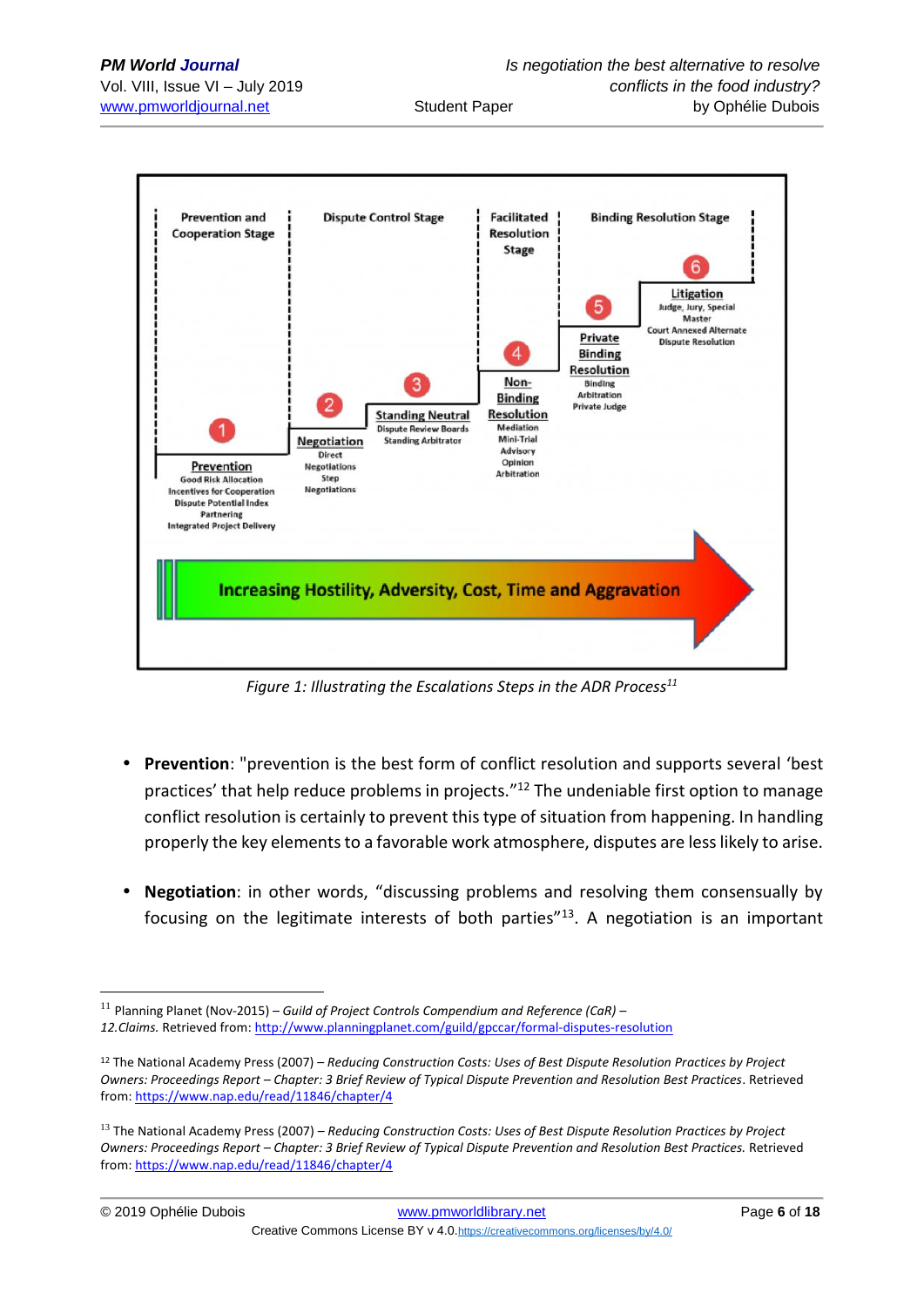approach to conflicts resolution, it helps to understand the other and arriving at a win-win situation in the best case when people adopt cooperative behaviors.

- **Standing Neutral**: "is a trusted, independent expert advisor (or a panel of three advisors) chosen by contracting parties to help resolve any disputes that arise between them during the contractual relationship<sup>"14</sup>. This method is favorized for a peaceful conflict resolution where it is important not to hurt the existing relationship between the parties. It can help to avoid the escalation of the conflict and prevent negative outcomes.
- **Non-Binding Resolution** : when the conflict is, for some reason, impossible to be dealt with internally or when, as the person in charge – project manager, for example, you do not want to take sides with one of your employees, then the intervention of a third party can be appropriate to find the right solution. These kinds of procedures aim at helping and assisting the parties involved to reach an agreement.**<sup>15</sup>** The non-binding resolution allows the parties involved to get advice on the dispute and also regarding the law, but this action has no legal power and the parties are not forced to adopt the suggested solution.<sup>16</sup>
- **Private Binding Resolution**: "Binding arbitration means that the parties waive their right to a trial and agree to accept the arbitrator's decision as final"<sup>17</sup>. This method is processed the same way that the Non-Binding Resolution, except that as its name indicates, the final decision taken by the arbitrator has to be accepted by the parties involved.
- **Litigation<sup>18</sup>** : this alternative solution is the escalation of the previous ones. For problems too important to be solved easily and internally, then you can go to court to find an end solution to the dispute. This method is a bit aggressive and would, of course, be avoided as much as possible; even if sometimes, there is no other choice.

<sup>1</sup> <sup>14</sup> The Mediation and Conciliation Network – Definition – *Standing Neutral*. Retrieved from: <https://mediationhub.org/expertise/dispute-resolution-services/standing-neutral/>

<sup>15</sup> International Labour Organization – *Labour dispute prevention and resolution*. Retrieved from: <https://www.ilo.org/ifpdial/areas-of-work/labour-dispute/lang--en/index.htm>

<sup>16</sup> Arts Law Center of Australia – Information Sheet – *Alternative Dispute Resolution – Binding and non-*binding. Retrieved from: [https://www.artslaw.com.au/info-sheets/info-sheet/alternative-dispute-resolution-binding-expert-dermination-and-non](https://www.artslaw.com.au/info-sheets/info-sheet/alternative-dispute-resolution-binding-expert-dermination-and-non-binding-e/)[binding-e/](https://www.artslaw.com.au/info-sheets/info-sheet/alternative-dispute-resolution-binding-expert-dermination-and-non-binding-e/)

<sup>17</sup> Planning Planet (Nov-2015) – *Guild of Project Controls Compendium and Reference (CaR) – 12.Claims.* Retrieved from: <http://www.planningplanet.com/guild/gpccar/formal-disputes-resolution>

<sup>18</sup> Program on Negotiation – Harvard Law School (Jul-2018) – *What are the Three Basic Types of Dispute Resolution? What to know about Mediation, Arbitration, and Litigation*. Retrieved from: [https://www.pon.harvard.edu/daily/dispute](https://www.pon.harvard.edu/daily/dispute-resolution/what-are-the-three-basic-types-of-dispute-resolution-what-to-know-about-mediation-arbitration-and-litigation/)[resolution/what-are-the-three-basic-types-of-dispute-resolution-what-to-know-about-mediation-arbitration-and-litigation/](https://www.pon.harvard.edu/daily/dispute-resolution/what-are-the-three-basic-types-of-dispute-resolution-what-to-know-about-mediation-arbitration-and-litigation/)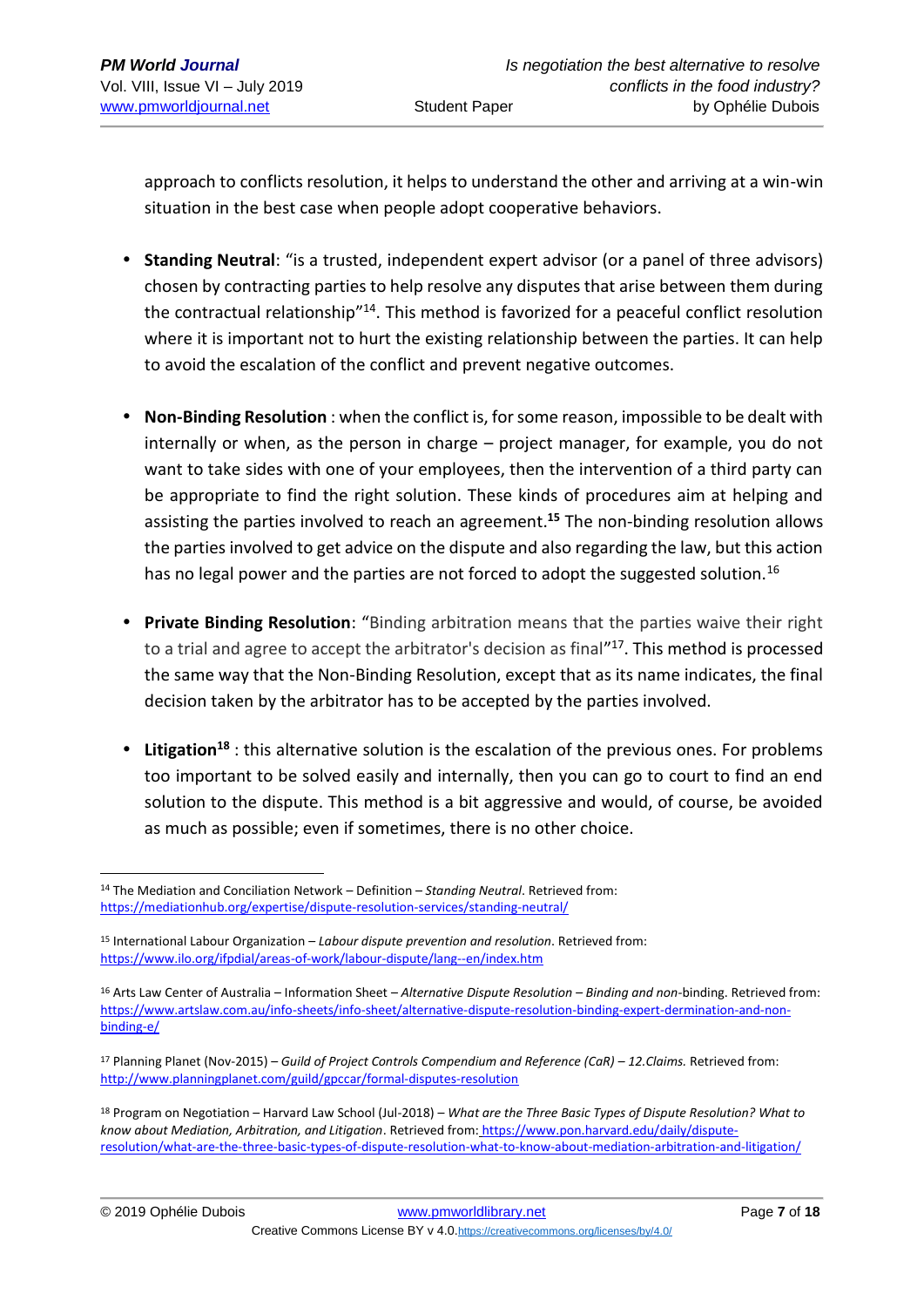Now that we have been through the identified feasible alternatives solutions to answer our problem, let's focus on the attributes<sup>19</sup> that we are going to use to measure, assess and evaluate each one of them.

- **Freedom to Choose a Neutral and Competent Decisionmaker:** the freedom to choose can be decisive in the outcome of the dispute.
- **Cost**: as one of the principal resources of all projects, the budget is something to consider in every taken decision. Going through conflict resolution can be money consuming.<sup>20</sup> The cost of the chosen solution to resolve a dispute is something to take into consideration and that matters for the persons involved.
- **Speed**: conflicts and in particular their resolution can be time-consuming. As time is another precious resource, this attribute has to be considered regarding the fact that the less long a conflict is lasting, the better. On top of that, when a conflict is happening, people tend to be more focused on what is going on than on their job, this inevitably affects their productivity.<sup>21</sup>
- **Confidentiality**: confidentiality can weight in the choice of the method to resolve a conflict. Some conflicts can have negative consequences and are better-kept secret between the persons involved.
- **Flexibility of process**: the way to resolve a dispute can range from very informal to very formal. It depends on the context and the persons involved. Sometimes, dealing with a conflict informally can lead to a quicker resolution and can help handle the situation if the involved parties show good faith. On other occasions, resolving a dispute based on rules and regulation can lead to better outcomes. This attribute is important because there is not just one universal method to resolve a conflict so the flexibility of the chosen process matters.

<sup>19</sup> Peter Sherwin, Ana Vermal, Elizabeth Figueira – Proskauer.com (2016) – *Ch. 19 The Decision to Arbitrate – I. Perceived Advantages and Disadvantages of International Arbitration.* Retrieved from[: https://www.proskauerguide.com/arbitration/19](https://www.proskauerguide.com/arbitration/19)

<sup>20</sup> Stewart Levine – Meditate.com – *The Many Costs of Conflict*. Retrieved from: <https://www.mediate.com/articles/levine1.cfm>

<sup>21</sup> Sandy Smith – EHS Today (Oct-2008) – *New Study Details Effects of Workplace Conflict on Businesses.* Retrieved from: [https://www.ehstoday.com/safety/management/NewStudy\\_WorkplaceConflictonBusinesses](https://www.ehstoday.com/safety/management/NewStudy_WorkplaceConflictonBusinesses)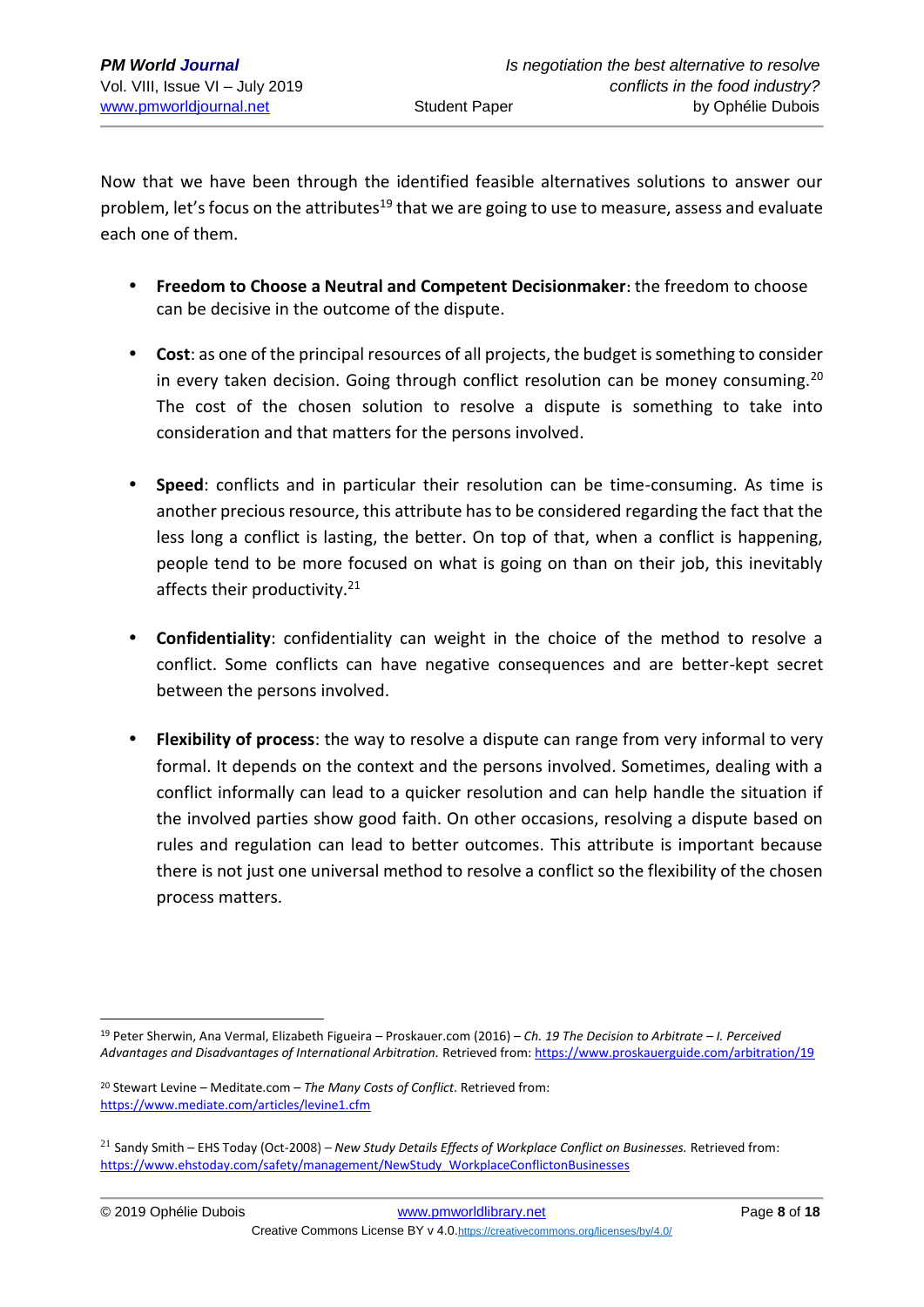- **Absence of appeal:** when one or both of the parties are not happy with the final solution of the conflict resolution process adopted, it is sometimes possible to appeal this decision, and sometimes not. Both have pros and cons.
- **Enforceability:** this attribute will help us evaluate the enforceability of the chosen method as is it crucial in conflict resolution that the final solution is actually applied/adopted.
- **Potential need for Court Intervention.**

## **STEP 3:**

1

Among the multiple existing tools and technique allowing to rank the possible solutions we developed above, we will focus here on a non-compensatory model using disjunctive reasoning. Through this approach, we "take a look at all the attributes and conduct a Pair-Wise comparison to determine which attributes are the most important by asking "which is more important?" and we give a score of 1 to the winning option and a score of 0 to the losing option."<sup>22</sup>

<sup>22</sup> Planning Planet (Nov-2015) – *Guild of Project Controls Compendium and Reference (CaR) – 10.3.3.7 Multi-Attribute Decision Making*. Retrieved from[: http://www.planningplanet.com/guild/gpccar/managing-change-the-owners-perspective](http://www.planningplanet.com/guild/gpccar/managing-change-the-owners-perspective)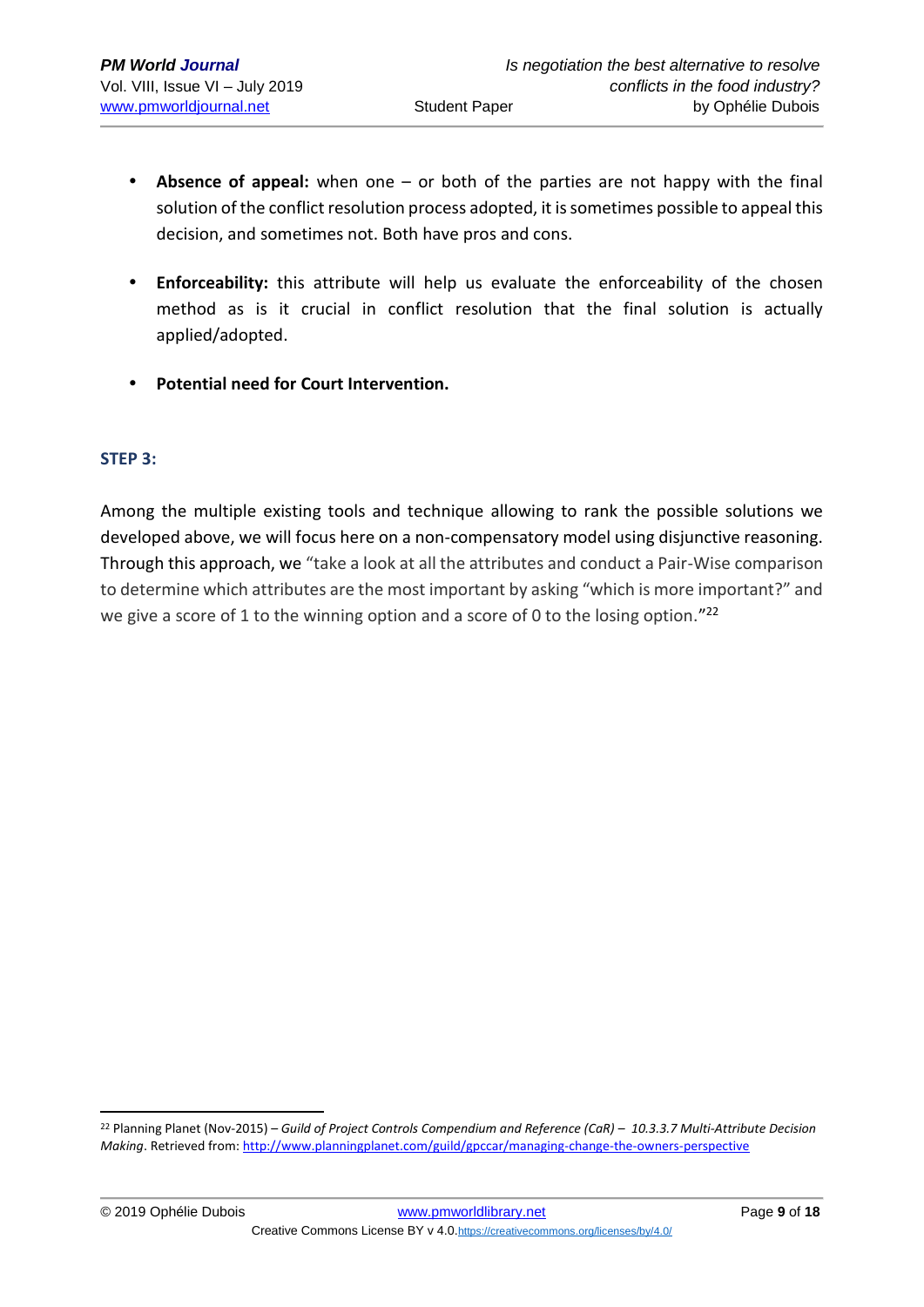| <b>Attribute</b>                                       | Freedom to<br>Choose | Cost         | Speed        | Confidentiality | Flexibility | Absence of<br>Appeal | Enforceability | <b>Potential Need</b><br>for Court<br>Intervention | Total |
|--------------------------------------------------------|----------------------|--------------|--------------|-----------------|-------------|----------------------|----------------|----------------------------------------------------|-------|
| <b>Freedom to Choose</b>                               |                      | 1            | 1            | 1               | 1           | 1                    | 1              | 1                                                  | 7     |
| Cost                                                   | 0                    |              | 0            | 1               | 0           | 1                    | 0              | 1                                                  | 3     |
| Speed                                                  | 0                    | 1            |              | 1               | 0           | 1                    | 0              | 1                                                  | 4     |
| <b>Confidentiality</b>                                 | 0                    | 0            | 0            |                 | 0           | 0                    | 0              | 0                                                  | 0     |
| <b>Flexibility</b>                                     | 0                    | $\mathbf{1}$ | $\mathbf{1}$ | 1               |             | 1                    | 0              | 1                                                  | 5     |
| <b>Absence of Appeal</b>                               | 0                    | 0            | 0            | $\mathbf{1}$    | 0           |                      | 0              | 0                                                  | 1     |
| <b>Enforceability</b>                                  | 0                    | 1            | $\mathbf{1}$ | 1               | 1           | 1                    |                | 1                                                  | 6     |
| <b>Potential need for</b><br><b>Court Intervention</b> | 0                    | 0            | 0            | 1               | 0           |                      | 0              |                                                    | 2     |

*Table 2: Non-Compensatory Model using Disjunctive Reasoning<sup>23</sup>*

Considering the table above, the most important attribute or the "best" one is the freedom to choose, followed by the enforceability of the chosen alternative. The "worst" attributes are respectively the confidentiality and the absence of appeal.

As said in the attribute description, freedom to choose and flexibility are important because all conflicts are different, therefore, they have to be dealt with differently. The time and the money spent on conflict resolution are everyone's matter, it is always desirable for all parties involved that the dispute is solved the fastest possible and at the lowest price. Regarding confidentiality, it is also an important point, but not for all conflicts. It can be crucial that the conflict stay private, but this is not always the case, as well as the concern of "absence of appeal" that doesn't apply for all conflicts as an appeal is not always wanted/needed.

This approach is based on subjective criteria as the attributes are ranked from the best one to the worst one but we cannot really compare them relatively to one another in terms of score. We defined that flexibility is more important to consider but we cannot estimate how much better it is to consider an alternative based on its flexibility than based on its cost for example.<sup>24</sup>

<sup>&</sup>lt;sup>23</sup> By Author

<sup>&</sup>lt;sup>24</sup> Planning Planet (Nov-2015) – *Guild of Project Controls Compendium and Reference (CaR)* – 10.3.3.7 Multi-Attribute Decision *Making*. Retrieved from[: http://www.planningplanet.com/guild/gpccar/managing-change-the-owners-perspective](http://www.planningplanet.com/guild/gpccar/managing-change-the-owners-perspective)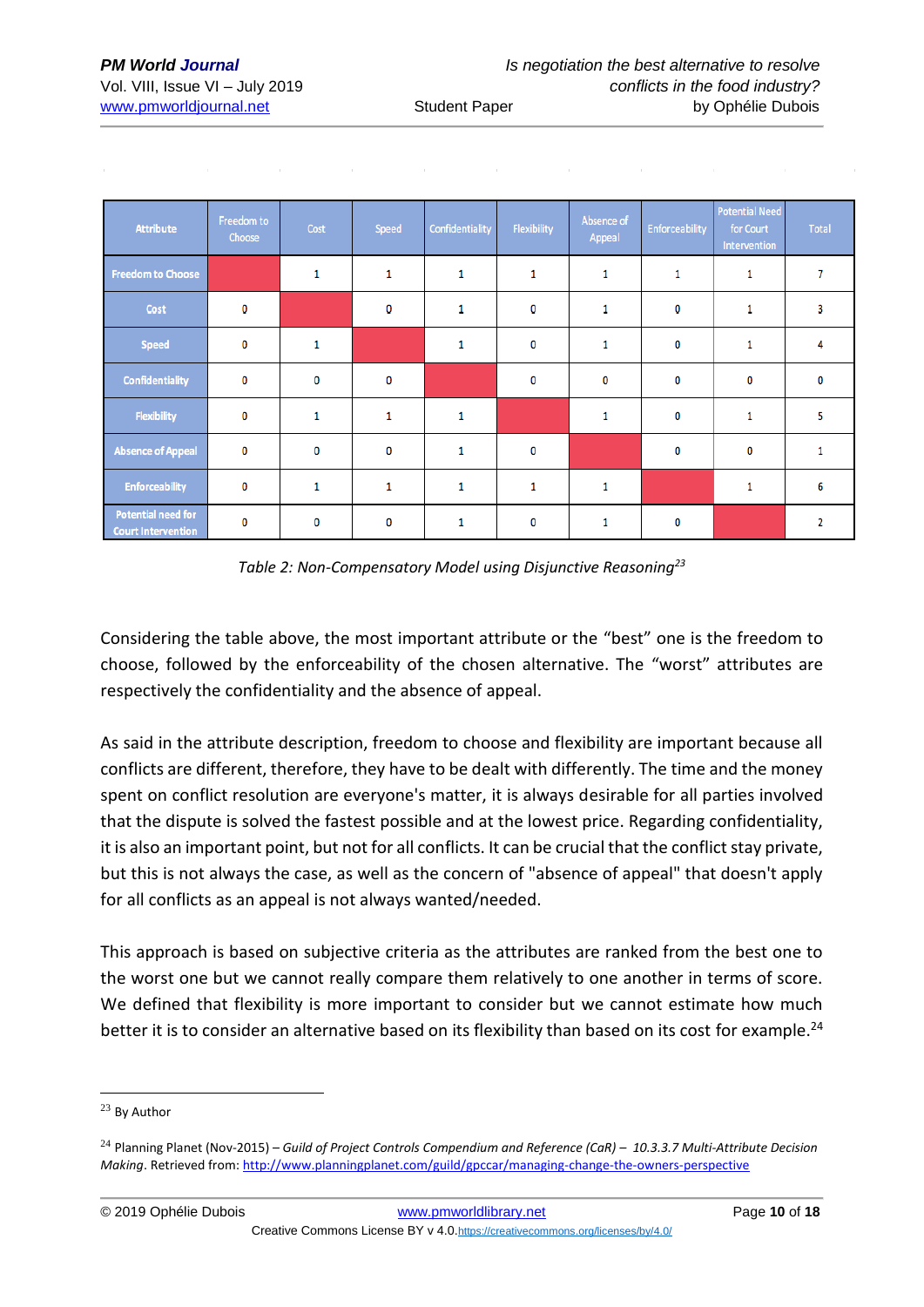### **STEP 4:**

To complete this reasoning, the final step will be to select the top alternatives solutions that we will continue to analyze. In order to designate those alternatives, we will now consider a compensatory model, using a non-dimensional scaling technique. Each alternative solution will be evaluated from "excellent" to "poor" – considering "good" and "fair" – as regards to the previously chosen attributes (the top five):

|                                   | Freedom to<br>Choose | Enforceability   | Flexibility      | Speed            | Cost             |
|-----------------------------------|----------------------|------------------|------------------|------------------|------------------|
| Prevention                        | <b>Excellent</b>     | Fair             | <b>Excellent</b> | <b>Excellent</b> | <b>Excellent</b> |
| Negotiation                       | <b>Excellent</b>     | Good             | Good             | Excellent        | <b>Excellent</b> |
| <b>Standing Neutral</b>           | <b>Excellent</b>     | Fair             | <b>Excellent</b> | Good             | Good             |
| Non-Binding Resolution            | Fair                 | Good             | Good             | Fair             | Fair             |
| <b>Private Binding Resolution</b> | Fair                 | Excellent        | Fair             | Fair             | Poor             |
| Litigation                        | Poor                 | <b>Excellent</b> | Poor             | Poor             | Poor             |

*Table 3: Analyze of the alternatives solutions based on a Compensatory Model<sup>25</sup>*

The ultimate step is to calculate the relative weight of each attribute: "Excellent" worth 3, "Good" worth 2, "Fair" worth 1 and "Poor" worth 0

|                                   | Freedom to<br>Choose | Enforceability | Flexibility | Speed | Cost | Total |
|-----------------------------------|----------------------|----------------|-------------|-------|------|-------|
| Prevention                        |                      |                |             |       |      | 13    |
| Negotiation                       |                      |                |             |       |      | 13    |
| <b>Standing Neutral</b>           |                      |                |             |       |      | 11    |
| <b>Non-Binding Resolution</b>     |                      |                |             |       |      |       |
| <b>Private Binding Resolution</b> |                      |                |             |       | o    |       |
| Litigation                        |                      |                |             |       | Ω    |       |

*Table 4: Analyze of the alternatives solutions based on a Compensatory Model<sup>26</sup>*

<u>.</u>

<sup>25</sup> By Author

<sup>&</sup>lt;sup>26</sup> By Author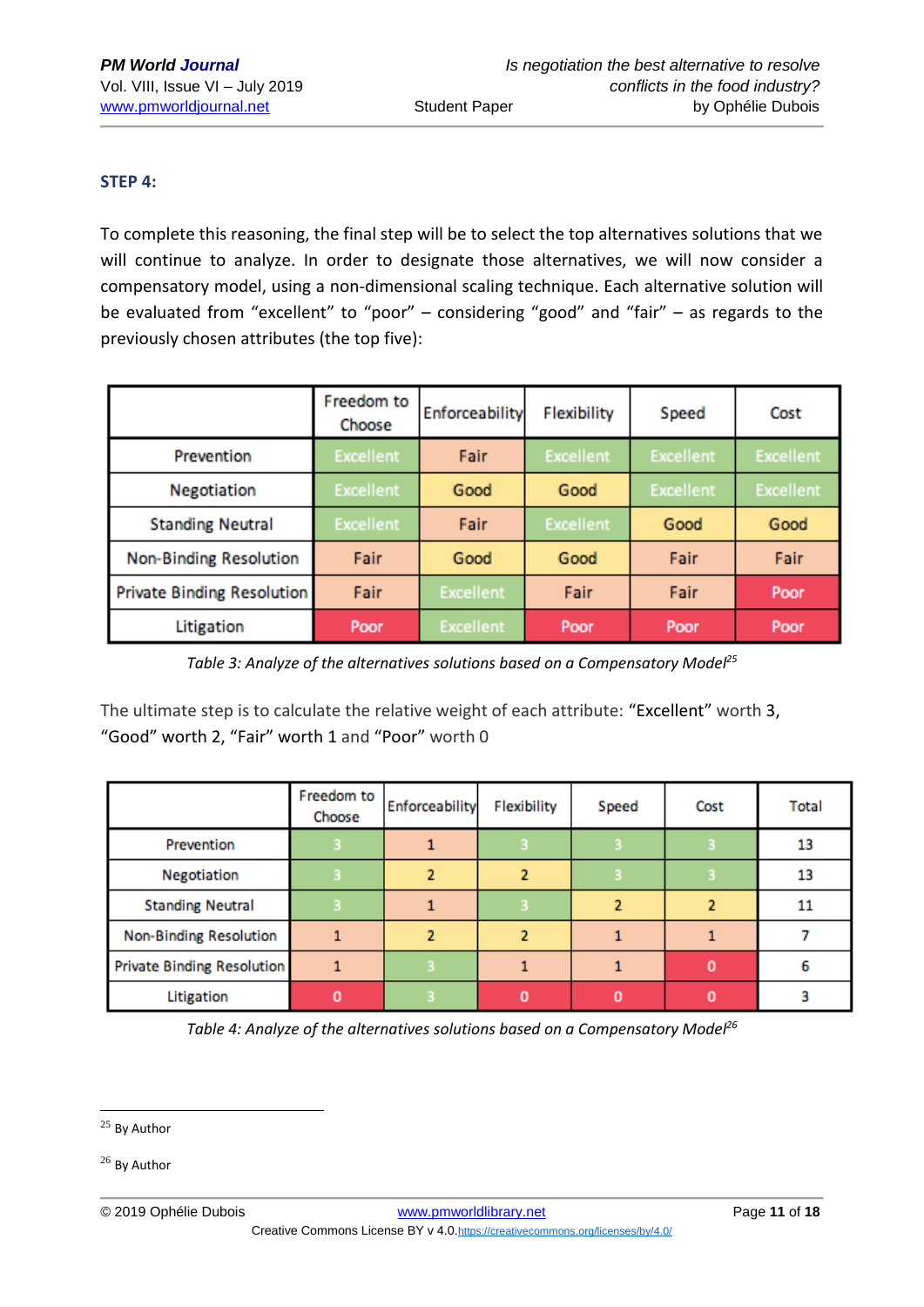In regard to the results delivered when applying the Multi-Attribute Decision Making (MADM) method to our case, we can observe that our previously determined feasible alternatives rank from a minimum score of 3 to a maximum score of 13.

We will set the minimum acceptable level to keep analyzing these alternatives at 10: any alternative that has scored under 10 will not be considered anymore. Considering the table above, the three following alternatives: prevention, negotiation, and standing neutral will be developed in further details in the next steps.

## **STEP 5:**

The logical progression of our analysis leads us now to establish the link between the two previous steps; we are going to compare our selected alternatives using the weight we granted to our attributes. In order to do so, we will use an additive weighting technique<sup>27</sup>, still based on a compensatory model. This method will allow us to compare the three best alternatives, namely "prevention", "negotiation", and "standing neutral" between them, to see how much better – or worst – one alternative is relatively to the other ones.

|                       | STEP <sub>1</sub> | STEP <sub>2</sub>        | Prevention |                  | <b>Negotiation</b> |                  | <b>Standing Neutral</b> |                  |  |
|-----------------------|-------------------|--------------------------|------------|------------------|--------------------|------------------|-------------------------|------------------|--|
| <b>Attribute</b>      | Relative<br>rank  | Normalized<br>weight (A) | (B)        | $(A) \times (B)$ | (C)                | $(A) \times (C)$ | (D)                     | $(A) \times (D)$ |  |
| <b>Freedom</b>        | 5                 | 0,33                     | 3          | 1,00             | з                  | 1,00             | з                       | 1,00             |  |
| <b>Enforceability</b> | 4                 | 0,27                     | 1          | 0,27             | 2                  | 0,53             |                         | 0,27             |  |
| <b>Flexibility</b>    | 3                 | 0,20                     | 3          | 0,60             |                    | 0,40             | з                       | 0,60             |  |
| <b>Speed</b>          |                   | 0,13                     | 3          | 0,40             | з                  | 0,40             | 2                       | 0,27             |  |
| Cost                  |                   | 0,07                     | 3          | 0,20             | з                  | 0,20             | 2                       | 0,13             |  |
| <b>Sum</b>            | 15                | 1,0                      | Sum        | 2,47             | Sum                | 2,53             | <b>Sum</b>              | 2,27             |  |

*Table 5: Additive weighting technique*<sup>28</sup>

Thanks to this method, we can now rank the solutions relatively and differentiate "prevention" from "negotiation" that has both scored 13 using the previous method. With this weighting technique, we observe a slight difference between those two alternatives: "negotiation" scores 2.53 whereas "prevention" scores 2.47. The "standing neutral" alternative is the "worst" one, with a score of 2.27, as its first ranking shows in the precedent analysis.

<sup>27</sup> Planning Planet (Nov-2015) – *Guild of Project Controls Compendium and Reference (CaR) – 10.3.3.7 Multi-Attribute Decision Making*. Retrieved from[: http://www.planningplanet.com/guild/gpccar/managing-change-the-owners-perspective](http://www.planningplanet.com/guild/gpccar/managing-change-the-owners-perspective)

<sup>28</sup> By Author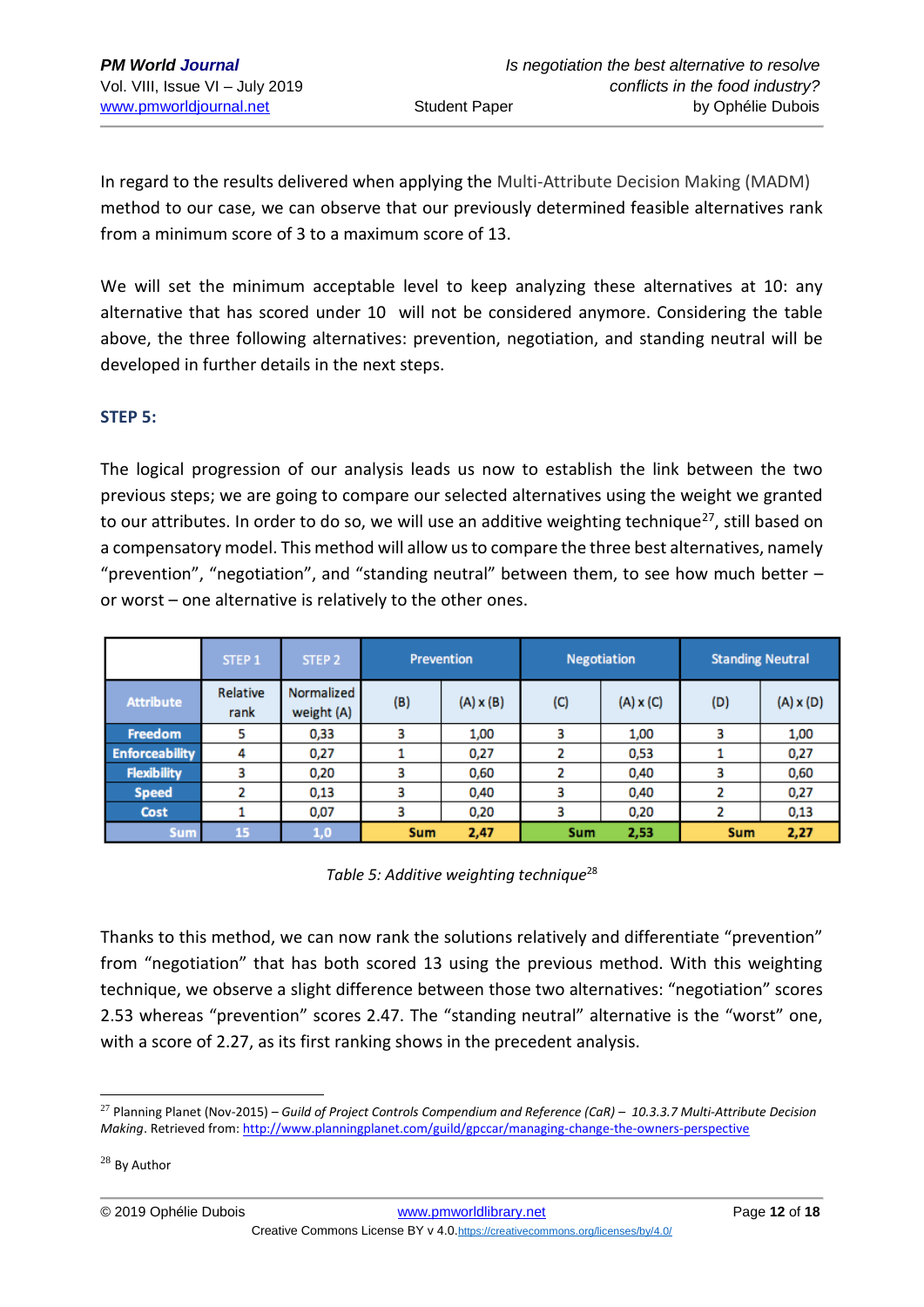### **STEP 6:**

Let's define and develop a bit more the three preferred alternatives in order to understand their implementation and operation.

**Prevention** is defined as "the act of stopping something from happening or of stopping someone from doing something"<sup>29</sup>. Prevention is happening before the actual conflict in order to ensure a minimum risk of disputes happening. Great prevention can shape the future progress of a project: by establishing rules and regulations based on prevention or simply by applying the rules already set by the standards of your industry, you can reduce conflict appearance. You can do prevention in facilitating the understanding and communication between the different actors of your business, and also with you. It can be implemented thanks to clear rules and defined processes as said above, but also by being more careful to conflictual situations and taking the time to analyze before making decisions so it is possible to avoid the escalation into a more serious dispute. Many tools<sup>30</sup> can be used to set up prevention in your business : establish clear, common and defined vision, mission and principles : "clearly defining the purpose and common ground for your work is a huge step towards preventing […] and can also serve as an important reference point and grounding point to put a conflict in perspective." $31$ . Also, the use of procedural documents (regulations, laws…) can help prevent conflicts as well as encouraging direct communication and establishing non-escalation agreements or guidelines.

**Negotiation**: the aim of negotiating is to find a common ground. Conflicts roots are coming from differences in interests, values or simply in the way of perceiving things. In understanding the reason for the conflict and the different point of view involved, it will be easier to find a solution suiting every concerned party. There is many ways to negotiate and many possible outcomes, also depending on each part style of negotiating and if a third party (as your boss or the HR manager for example) is involved. As exposed on Program on Negotiation from Harvard Law School website<sup>32</sup>, several strategies exist to address a negotiation process, for example: "considering interests and values separately", "engage in relationship-building dialogue", "appeal to overarching values" or "confront value differences directly".

<sup>&</sup>lt;sup>29</sup> "Prevention" in Cambridge Dictionary online. Retrieved November 12, 2018, from: https://dictionary.cambridge.org/dictionary/english/prevention

<sup>30</sup> The Center for Community Organization (.org) (Aug-2012) – *Tools for conflict prevention and resolution in community groups.*  Retrieved from: <https://coco-net.org/tools-for-conflict-prevention-and-resolution-in-community-groups/>

<sup>&</sup>lt;sup>31</sup> The Center for Community Organization (.org) (Aug-2012) – *Tools for conflict prevention and resolution in community groups.* Retrieved from: <https://coco-net.org/tools-for-conflict-prevention-and-resolution-in-community-groups/>

<sup>32</sup> Program on Negotiation – Harvard Law School (Sept-2018) – *Four Conflict Negotiation Strategies for Resolving Value-Based Disputes.* Retrieved from : [https://www.pon.harvard.edu/daily/dispute-resolution/four-negotiation-strategies-for-resolving](https://www.pon.harvard.edu/daily/dispute-resolution/four-negotiation-strategies-for-resolving-values-based-disputes/)[values-based-disputes/](https://www.pon.harvard.edu/daily/dispute-resolution/four-negotiation-strategies-for-resolving-values-based-disputes/)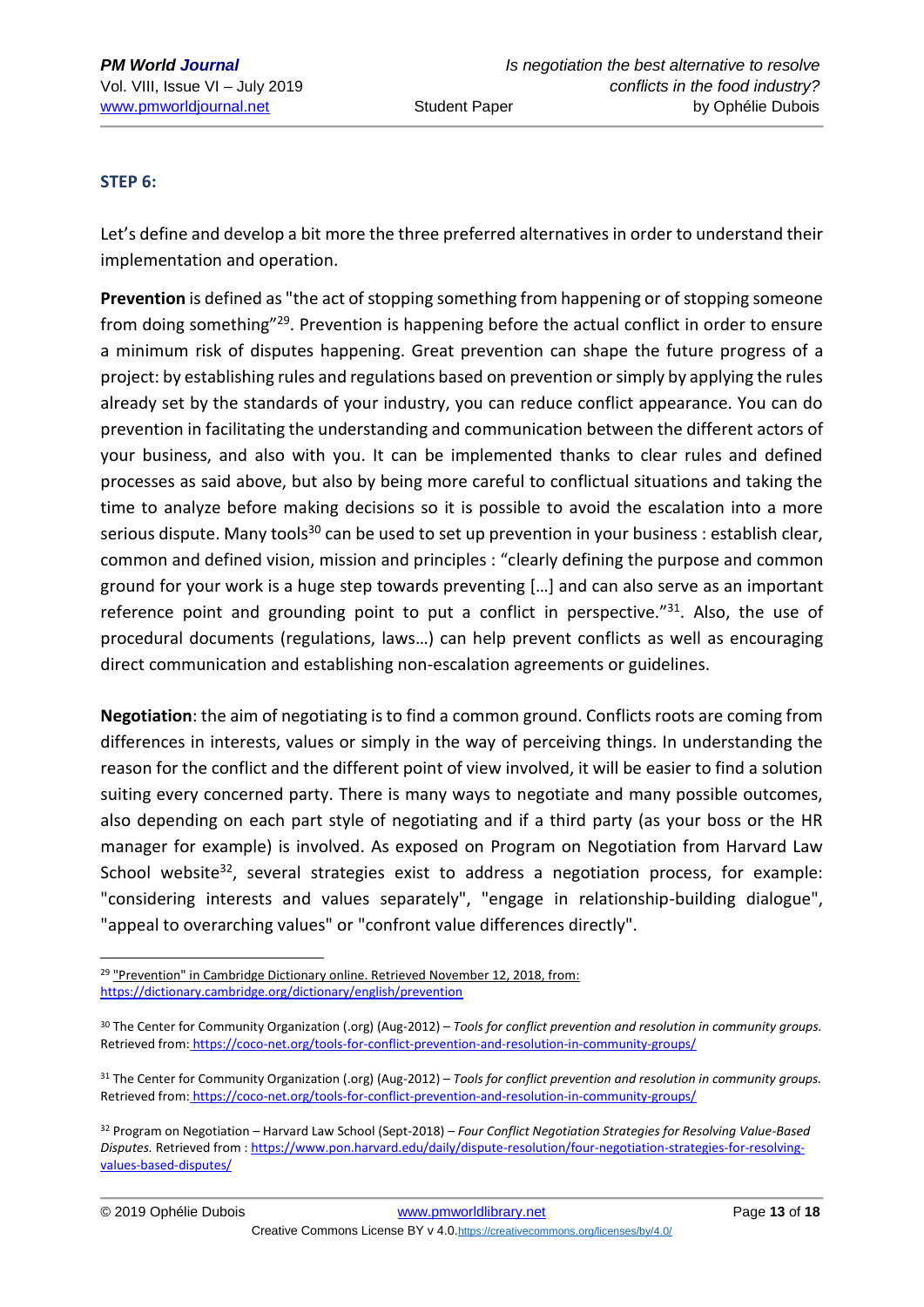**Standing Neutral** is a third party, represented by one person or by a board, who is appointed by the involved parties to help to solve the conflict. The standing neutral has to be an expert in the field or point concerning the conflict in order to provide the parties with the best solution and gain the respect of the involved stakeholders.<sup>33</sup> This alternative makes sure that the conflict is managed in an objective manner, and that all elements are being considered by the expert.

These three alternatives are more than interesting, they all allow to deal with conflicts in pacifist and sustainable ways and all aim to reduce the number of conflicts and disputes arising. Taking into account the results of step 5, the preferred alternative would be the negotiation one. As said, the three of them are stimulating ways to deal with conflict and should be considered. Whereas prevention happens upstream disputes, negotiating can still be needed in case of conflicts. Also, when it is, for some reason, too complicated to deal with the conflict just between the involved parties, the negotiation process can evolve or just be replaced by the standing neutral solution. The three methods are a logical suit for dealing with conflicts, and the preferred one is the negotiation.

## **STEP 7:**

When working in the food industry, relationships are important. This is a field in which you look for sustainable relations with your suppliers and employees for obvious reasons. As conflicts can't be avoided, it is vital to think upstream about:

- First, your way of dealing with conflicts and how you would like to build your relationships. Think about your style of negotiation and how you can adapt to the other different styles.
- You then have to think about the kind of persons you would like to work with: it is important to choose the right persons for the right jobs and try to make sure they will be as cooperative as possible.
- Finally, you have to reflect on the best solution to avoid disputes with your different stakeholders: suppliers, employees, customers… Even if opportunities can sometimes come out conflicts, it can also hurt your business and you should work on a way to prevent such thing.

<u>.</u>

<sup>33</sup> Google books, retrieved from: Joseph A. Demkin – American Institute of Architects (2008) – *The Architect's Handbook of Professional Practice.* Retrieved from:

[https://books.google.fr/books?id=ISzC\\_3inw7cC&pg=PA1025&lpg=PA1025&dq=%22standing+neutral%22+definition&source=](https://books.google.fr/books?id=ISzC_3inw7cC&pg=PA1025&lpg=PA1025&dq=%22standing+neutral%22+definition&source=bl&ots=adFVZRWeuG&sig=ScYfpmSWvVYCW_MUh6I7gk_J9w4&hl=fr&sa=X&ved=2ahUKEwjhn5m-o8_eAhXszIUKHXdCCKMQ6AEwDHoECAIQAQ#v=onepage&q=standing%20neutral&f=false) [bl&ots=adFVZRWeuG&sig=ScYfpmSWvVYCW\\_MUh6I7gk\\_J9w4&hl=fr&sa=X&ved=2ahUKEwjhn5m](https://books.google.fr/books?id=ISzC_3inw7cC&pg=PA1025&lpg=PA1025&dq=%22standing+neutral%22+definition&source=bl&ots=adFVZRWeuG&sig=ScYfpmSWvVYCW_MUh6I7gk_J9w4&hl=fr&sa=X&ved=2ahUKEwjhn5m-o8_eAhXszIUKHXdCCKMQ6AEwDHoECAIQAQ#v=onepage&q=standing%20neutral&f=false)[o8\\_eAhXszIUKHXdCCKMQ6AEwDHoECAIQAQ#v=onepage&q=standing%20neutral&f=false](https://books.google.fr/books?id=ISzC_3inw7cC&pg=PA1025&lpg=PA1025&dq=%22standing+neutral%22+definition&source=bl&ots=adFVZRWeuG&sig=ScYfpmSWvVYCW_MUh6I7gk_J9w4&hl=fr&sa=X&ved=2ahUKEwjhn5m-o8_eAhXszIUKHXdCCKMQ6AEwDHoECAIQAQ#v=onepage&q=standing%20neutral&f=false)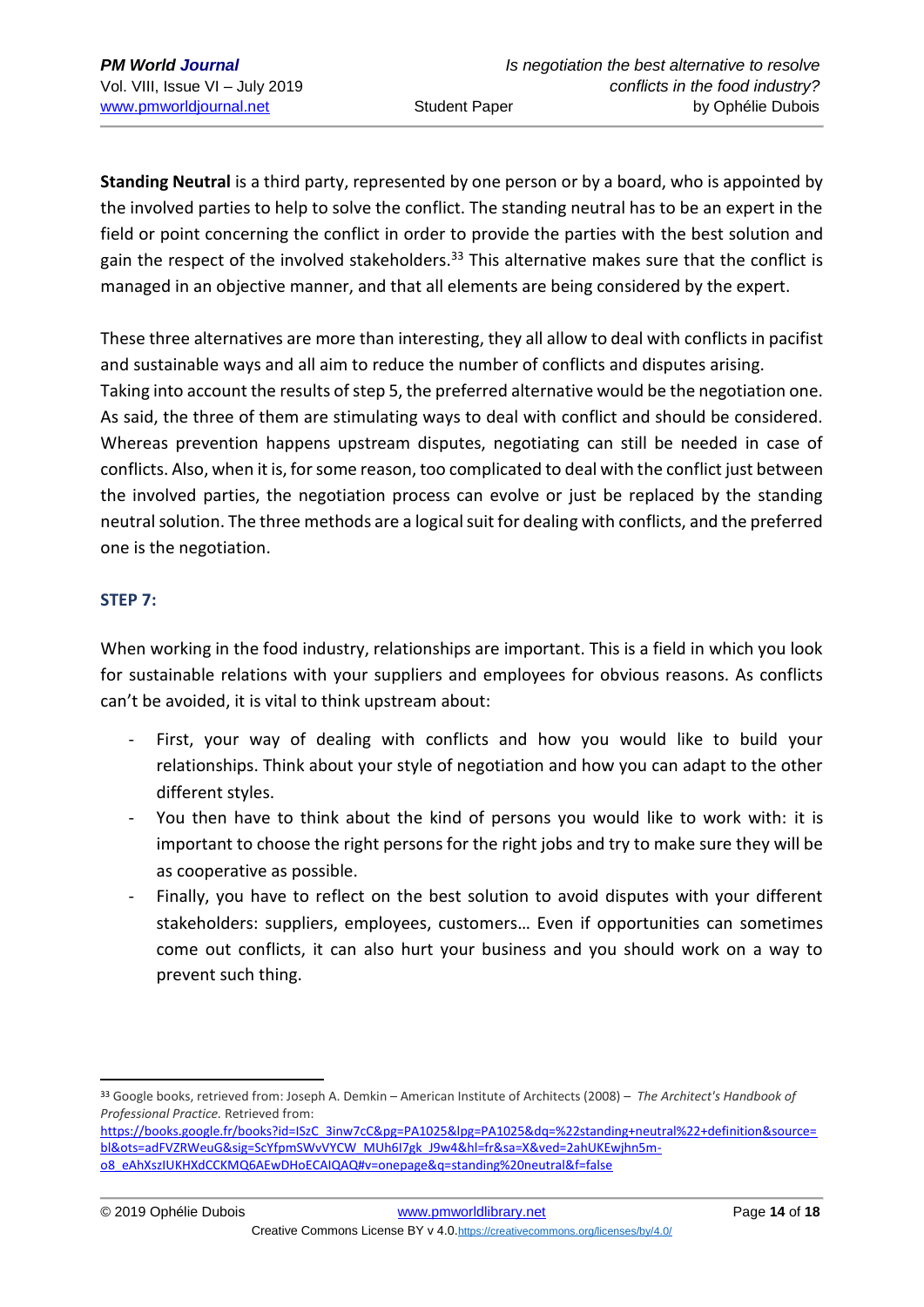Of course, there is no universal rule to apply the three methods seen above (prevention, negotiation, standing neutral), you have to adapt each of them to your business and find the best possible mix or balance. People are negotiating in different ways and the best to do is to learn how to adapt to each style and react to such conflict management. Learn about these alternatives will for sure provide a sustainable dimension to your project or company.

## **CONCLUSION**

The initial question was "how to resolve conflicts in the food industry"? We went through the problem, after analyzing the causes of disputes: unshared values or perception of things, miscommunication or even absence of communication, bad conflict management, etc. We then analyzed the most suitable ways to deal with conflicts: prevention, negotiation, standing neutral, non-binding resolution, private binding resolution, and litigation. We evaluated them thanks to different dimensions as the flexibility of the process, cost, speed, confidentiality, and more. We were then able to determine the best solutions to develop: prevention, negotiation, and standing neutral. The three of them have clear and visible benefits that we talked about. Prevention plays a huge part in conflict resolution and avoidance, and still, negotiation is the best way to actually deal with the conflicts once there. When it is or becomes impossible to find a solution, the intervention of a third party, expert in the field of the conflict in question, can be helpful. It is now up to you to find which method suits best your project, and it will probably be a mix of all of them, according to each particular situation.

### **BIBLIOGRAPHY**

- 1. Pressbooks *Working in the food service industry –* Conflict Resolution. Retrieved from: <https://opentextbc.ca/workinginfoodserviceindustry/chapter/conflict-resolution/>
- 2. Institute of Food Science + Technology (March-2017) *Leading and managing conflict resolution in the food industry*. Retrieved from: [https://www.ifst.org/food-safety/blog/leading-and-managing](https://www.ifst.org/food-safety/blog/leading-and-managing-conflict-resolution-food-industry)[conflict-resolution-food-industry](https://www.ifst.org/food-safety/blog/leading-and-managing-conflict-resolution-food-industry)
- 3. BuzzTime Business (Aug-2017) *– 6 Smart Steps for Conflict Resolution in Restaurants*. Retrieved from: <https://www.buzztime.com/business/blog/6-smart-steps-conflict-resolution-in-restaurants/>
- 4. CPP (2009). *Thomas-Kilmann Conflict Mode Instrument (TKI)*. Retrieved from: <https://www.cpp.com/products/tki/index.aspx>
- 5. International Institute for Conflict Prevention & Resolution *CPR Food Industry Dispute Resolution Commitment.* Retrieved from: [https://www.cpradr.org/resource-center/adr-pledges/industry-](https://www.cpradr.org/resource-center/adr-pledges/industry-specific-pledges/food/_res/id=Attachments/index=0/cpr-food-industry-dispute-resolution-commitment.pdf)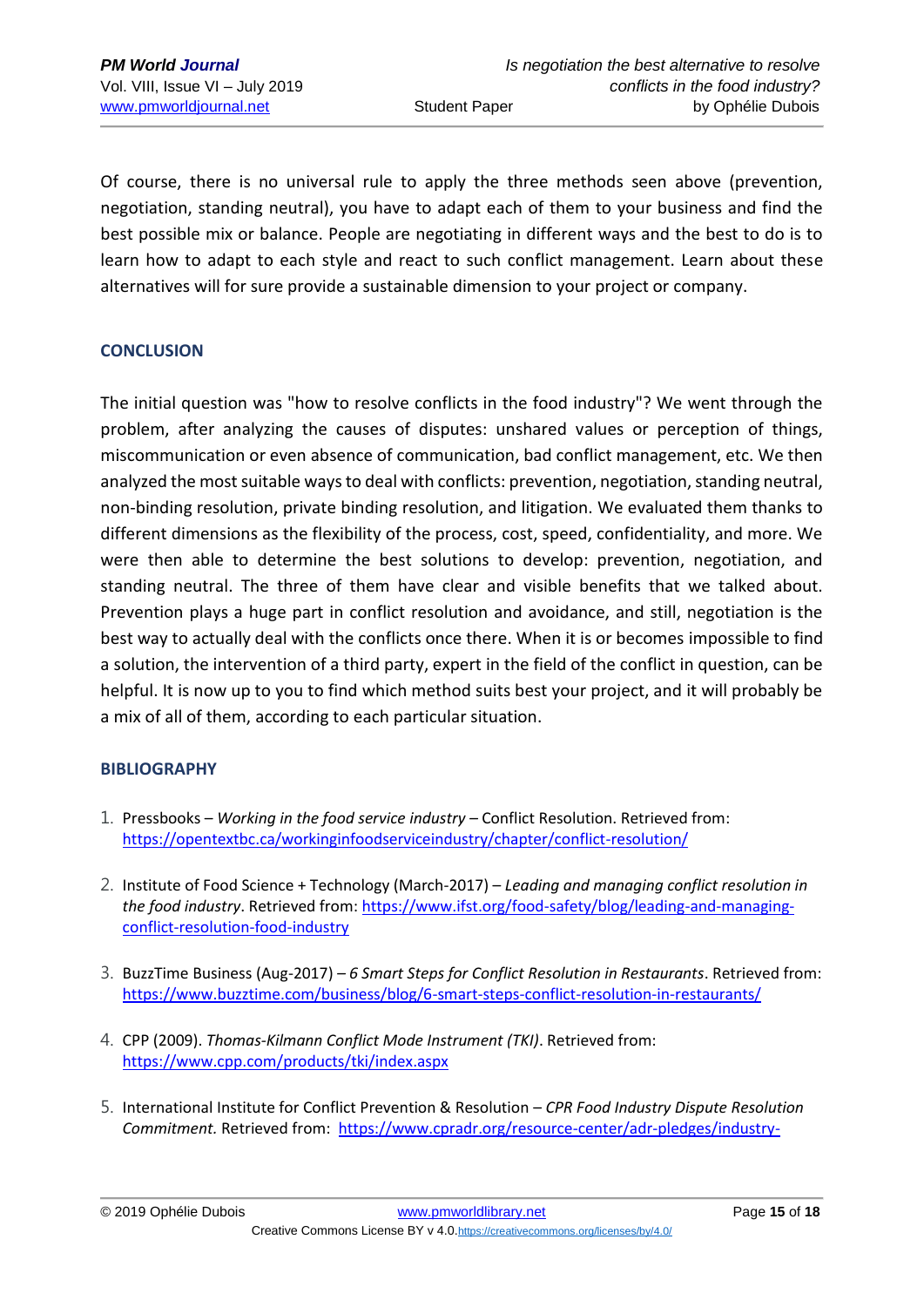[specific-pledges/food/\\_res/id=Attachments/index=0/cpr-food-industry-dispute-resolution](https://www.cpradr.org/resource-center/adr-pledges/industry-specific-pledges/food/_res/id=Attachments/index=0/cpr-food-industry-dispute-resolution-commitment.pdf)[commitment.pdf](https://www.cpradr.org/resource-center/adr-pledges/industry-specific-pledges/food/_res/id=Attachments/index=0/cpr-food-industry-dispute-resolution-commitment.pdf)

- 6. National Restaurant Association *Manage my Restaurant – How to resolve employee conflict.*  Retrieved from: [https://www.restaurant.org/Manage-My-Restaurant/Workforce-](https://www.restaurant.org/Manage-My-Restaurant/Workforce-Management/Training/How-to-resolve-employee-conflict)[Management/Training/How-to-resolve-employee-conflict](https://www.restaurant.org/Manage-My-Restaurant/Workforce-Management/Training/How-to-resolve-employee-conflict)
- 7. U.S. Food and Drug Administration (Feb-2000) *Guidance for Industry – Formal Dispute Resolution: Appeals Above the Division Level*. Retrieved from: <https://www.fda.gov/downloads/regulatoryinformation/guidances/ucm126015.pdf>
- 8. Planning Planet (Sept-2017) *Guild of Project Controls Code of Ethics*. Retrieved from: <http://www.planningplanet.com/guild/code-of-ethics>
- 9. Oswald, Andrew J., Proto, Eugenio and Sgroi, Daniel. (2015) University of Warwick *Happiness and productivity.* Retrieved from: [https://wrap.warwick.ac.uk/63228/7/WRAP\\_Oswald\\_681096.pdf](https://wrap.warwick.ac.uk/63228/7/WRAP_Oswald_681096.pdf)
- 10. LesEchos.fr (June-2017) *Le bien-être au travail incite les salariés à s'engager.* Retrieved from: [https://www.lesechos.fr/thema/030382984838-le-bien-etre-au-travail-incite-les-salaries-a](https://www.lesechos.fr/thema/030382984838-le-bien-etre-au-travail-incite-les-salaries-a-sengager-2095725.php)[sengager-2095725.php](https://www.lesechos.fr/thema/030382984838-le-bien-etre-au-travail-incite-les-salaries-a-sengager-2095725.php)
- 11. Planning Planet (Nov-2015) *Guild of Project Controls Compendium and Reference (CaR) – 1 Controls.* Retrieved from: [http://www.planningplanet.com/guild/gpccar/introduction-to-managing](http://www.planningplanet.com/guild/gpccar/introduction-to-managing-project-controls)[project-controls](http://www.planningplanet.com/guild/gpccar/introduction-to-managing-project-controls)
- 12. The National Academy Press (2007) *Reducing Construction Costs: Uses of Best Dispute Resolution Practices by Project Owners: Proceedings Report – Chapter: 3 Brief Review of Typical Dispute Prevention and Resolution Best Practices.* Retrieved from: <https://www.nap.edu/read/11846/chapter/4>
- 13. Peter Sherwin, Ana Vermal, Elizabeth Figueira Proskauer.com (2016) *Ch. 19 The Decision to Arbitrate – I. Perceived Advantages and Disadvantages of International Arbitration.* Retrieved from: <https://www.proskauerguide.com/arbitration/19>
- 14. International Labour Organization *Labour dispute prevention and resolution*. Retrieved from : <https://www.ilo.org/ifpdial/areas-of-work/labour-dispute/lang--en/index.htm>
- 15. Planning Planet (Nov-2015) *Guild of Project Controls Compendium and Reference (CaR) – 10.3.3.7 Multi-Attribute Decision Making*. Retrieved from: <http://www.planningplanet.com/guild/gpccar/managing-change-the-owners-perspective>
- 16. Sandy Smith EHS Today (Oct-2008) *New Study Details Effects of Workplace Conflict on Businesses.* Retrieved from: [https://www.ehstoday.com/safety/management/NewStudy\\_WorkplaceConflictonBusinesses](https://www.ehstoday.com/safety/management/NewStudy_WorkplaceConflictonBusinesses)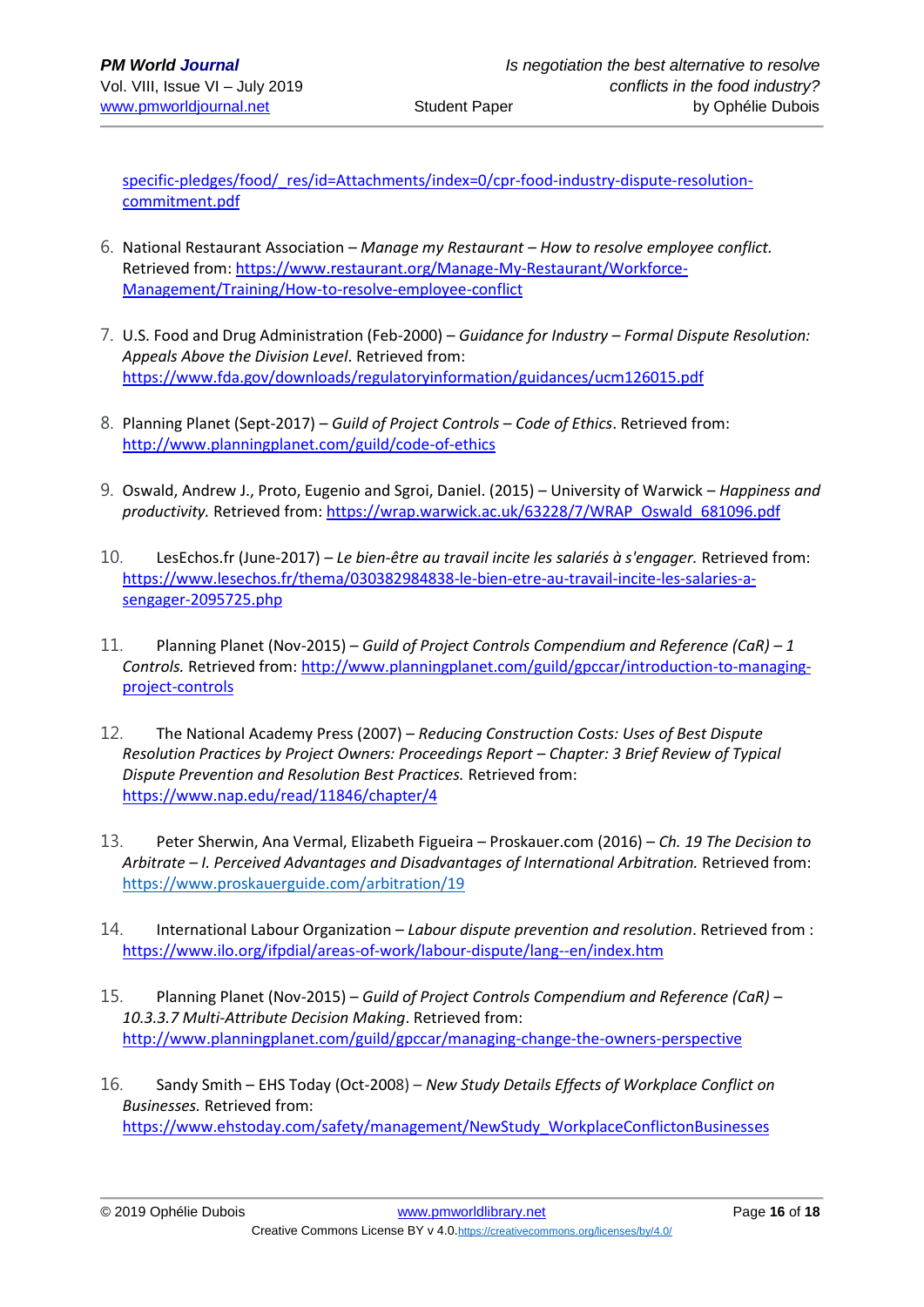- 17. Stewart Levine Meditate.com *The Many Costs of Conflict*. Retrieved from: <https://www.mediate.com/articles/levine1.cfm>
- 18. "Prevention" in Cambridge Dictionary online. Retrieved November 12, 2018, from: <https://dictionary.cambridge.org/dictionary/english/prevention>
- 19. Scott Huntington Bplan.com *Creating a Positive Work Environment*. Retrieved from: <https://articles.bplans.com/creating-positive-work-environment/>
- 20. Melissa Jones breathehr.com (Aug-2018) *What impact does negative workplace culture have on*  wider society? Retrieved from: [https://www.breathehr.com/blog/what-impact-does-negative](https://www.breathehr.com/blog/what-impact-does-negative-workplace-culture-have-on-wider-society)[workplace-culture-have-on-wider-society](https://www.breathehr.com/blog/what-impact-does-negative-workplace-culture-have-on-wider-society)
- 21. Dale Eilerman meditate.com (Jan-2007) *Win/Win Solutions – The Role of Collaboration in Resolving Problems.* Retrieved from: <https://www.mediate.com/articles/eilermanD8.cfm>
- 22. Arts Law Center of Australia Information Sheet *Alternative Dispute Resolution – Binding and non-binding. Retrieved from: [https://www.artslaw.com.au/info-sheets/info-sheet/alternative](https://www.artslaw.com.au/info-sheets/info-sheet/alternative-dispute-resolution-binding-expert-dermination-and-non-binding-e/)*[dispute-resolution-binding-expert-dermination-and-non-binding-e/](https://www.artslaw.com.au/info-sheets/info-sheet/alternative-dispute-resolution-binding-expert-dermination-and-non-binding-e/)
- 23. The Mediation and Conciliation Network Definition *Standing Neutral*. Retrieved from: <https://mediationhub.org/expertise/dispute-resolution-services/standing-neutral/>
- 24. Planning Planet (Nov-2015) *Guild of Project Controls Compendium and Reference (CaR) – 12.Claims.* Retrieved from[: http://www.planningplanet.com/guild/gpccar/formal-disputes-resolution](http://www.planningplanet.com/guild/gpccar/formal-disputes-resolution)
- 25. Program on Negotiation Harvard Law School (Jul-2018) *What are the Three Basic Types of Dispute Resolution? What to know about Mediation, Arbitration, and Litigation*. Retrieved from: [https://www.pon.harvard.edu/daily/dispute-resolution/what-are-the-three-basic-types-of-dispute](https://www.pon.harvard.edu/daily/dispute-resolution/what-are-the-three-basic-types-of-dispute-resolution-what-to-know-about-mediation-arbitration-and-litigation/)[resolution-what-to-know-about-mediation-arbitration-and-litigation/](https://www.pon.harvard.edu/daily/dispute-resolution/what-are-the-three-basic-types-of-dispute-resolution-what-to-know-about-mediation-arbitration-and-litigation/)
- 26. The Center for Community Organization (.org) (Aug-2012) *Tools for conflict prevention and resolution in community groups.* Retrieved from: [https://coco-net.org/tools-for-conflict-prevention](https://coco-net.org/tools-for-conflict-prevention-and-resolution-in-community-groups/)[and-resolution-in-community-groups/](https://coco-net.org/tools-for-conflict-prevention-and-resolution-in-community-groups/)
- 27. Program on Negotiation Harvard Law School (Sept-2018) *Four Conflict Negotiation Strategies for Resolving Value-Based Disputes.* Retrieved from[: https://www.pon.harvard.edu/daily/dispute](https://www.pon.harvard.edu/daily/dispute-resolution/four-negotiation-strategies-for-resolving-values-based-disputes/)[resolution/four-negotiation-strategies-for-resolving-values-based-disputes/](https://www.pon.harvard.edu/daily/dispute-resolution/four-negotiation-strategies-for-resolving-values-based-disputes/)
- 28. Google books, retrieved from: Joseph A. Demkin American Institute of Architects (2008) *The Architect's Handbook of Professional Practice.* Retrieved from: [https://books.google.fr/books?id=ISzC\\_3inw7cC&pg=PA1025&lpg=PA1025&dq=%22standing+neutra](https://books.google.fr/books?id=ISzC_3inw7cC&pg=PA1025&lpg=PA1025&dq=%22standing+neutral%22+definition&source=bl&ots=adFVZRWeuG&sig=ScYfpmSWvVYCW_MUh6I7gk_J9w4&hl=fr&sa=X&ved=2ahUKEwjhn5m-o8_eAhXszIUKHXdCCKMQ6AEwDHoECAIQAQ#v=onepage&q=standing%20neutral&f=false) [l%22+definition&source=bl&ots=adFVZRWeuG&sig=ScYfpmSWvVYCW\\_MUh6I7gk\\_J9w4&hl=fr&sa=X](https://books.google.fr/books?id=ISzC_3inw7cC&pg=PA1025&lpg=PA1025&dq=%22standing+neutral%22+definition&source=bl&ots=adFVZRWeuG&sig=ScYfpmSWvVYCW_MUh6I7gk_J9w4&hl=fr&sa=X&ved=2ahUKEwjhn5m-o8_eAhXszIUKHXdCCKMQ6AEwDHoECAIQAQ#v=onepage&q=standing%20neutral&f=false) [&ved=2ahUKEwjhn5m](https://books.google.fr/books?id=ISzC_3inw7cC&pg=PA1025&lpg=PA1025&dq=%22standing+neutral%22+definition&source=bl&ots=adFVZRWeuG&sig=ScYfpmSWvVYCW_MUh6I7gk_J9w4&hl=fr&sa=X&ved=2ahUKEwjhn5m-o8_eAhXszIUKHXdCCKMQ6AEwDHoECAIQAQ#v=onepage&q=standing%20neutral&f=false)[o8\\_eAhXszIUKHXdCCKMQ6AEwDHoECAIQAQ#v=onepage&q=standing%20neutral&f=false](https://books.google.fr/books?id=ISzC_3inw7cC&pg=PA1025&lpg=PA1025&dq=%22standing+neutral%22+definition&source=bl&ots=adFVZRWeuG&sig=ScYfpmSWvVYCW_MUh6I7gk_J9w4&hl=fr&sa=X&ved=2ahUKEwjhn5m-o8_eAhXszIUKHXdCCKMQ6AEwDHoECAIQAQ#v=onepage&q=standing%20neutral&f=false)